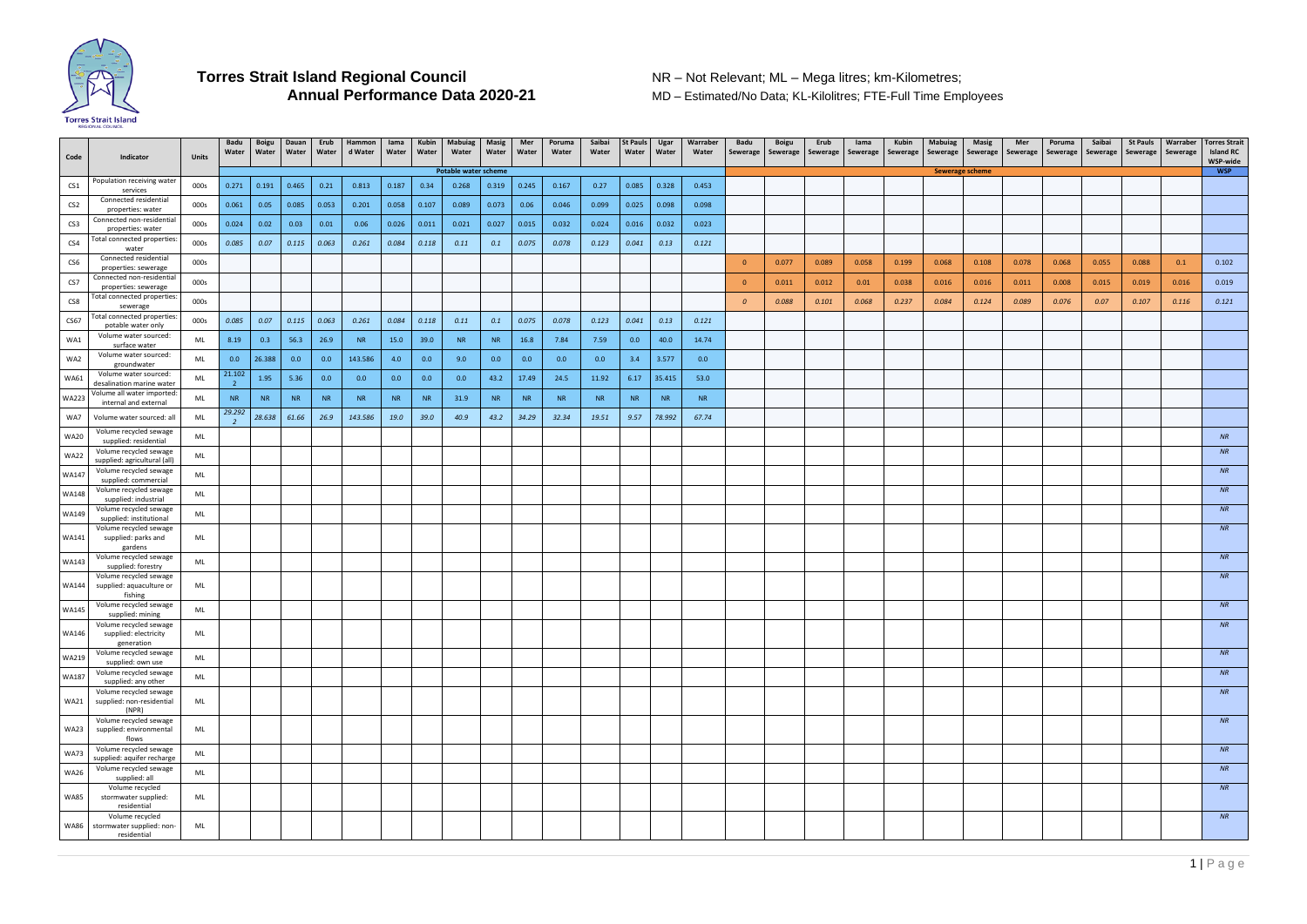

**MD – Estimated/No Data; KL-Kilolitres; FTE-Full Time Employees** 

## 2 | P a g e

| Code             | Indicator                                                             | <b>Units</b>             | <b>Badu</b><br>Water | Boigu<br>Water | Dauan<br>Water | Erub<br>Water | Hammon<br>d Water | lama<br>Water | Kubin<br>Water | <b>Mabuiag</b><br>Water     | <b>Masig</b><br>Water | Mer<br>Water | Poruma<br>Water | Saibai<br>Water | <b>St Pauls</b><br>Water | Ugar<br>Water | Warraber<br>Water | Badu<br>Sewerage | Boigu<br>Sewerage | Erub<br>Sewerage | lama<br>Sewerage | Kubin<br>Sewerage | Mabuiag<br>Sewerage    | Masig<br>Sewerage | Mer<br>Sewerage | Poruma<br>Sewerage | Saibai<br>Sewerage | <b>St Pauls</b><br>Sewerage | Warraber<br>Sewerage | <b>Torres Strait</b><br><b>Island RC</b><br>WSP-wide |
|------------------|-----------------------------------------------------------------------|--------------------------|----------------------|----------------|----------------|---------------|-------------------|---------------|----------------|-----------------------------|-----------------------|--------------|-----------------|-----------------|--------------------------|---------------|-------------------|------------------|-------------------|------------------|------------------|-------------------|------------------------|-------------------|-----------------|--------------------|--------------------|-----------------------------|----------------------|------------------------------------------------------|
|                  |                                                                       |                          |                      |                |                |               |                   |               |                | <b>Potable water scheme</b> |                       |              |                 |                 |                          |               |                   |                  |                   |                  |                  |                   | <b>Sewerage scheme</b> |                   |                 |                    |                    |                             |                      | <b>WSP</b>                                           |
| <b>WA98</b>      | Volume recycled<br>stormwater supplied: all                           | ML                       |                      |                |                |               |                   |               |                |                             |                       |              |                 |                 |                          |               |                   |                  |                   |                  |                  |                   |                        |                   |                 |                    |                    |                             |                      | <b>NR</b>                                            |
| WA225            | Volume potable water<br>produced at a water                           | ML                       | 29.1                 | 26.8           | 56.5           | 32.85         | 173.37            | 25.2          | 50.965         | 40.702                      | 43.4                  | 38.9         | 30.0            | 37.43           | 11.64                    | 14.78         | 55.95             |                  |                   |                  |                  |                   |                        |                   |                 |                    |                    |                             |                      |                                                      |
|                  | treatment plant<br>Volume potable water                               |                          |                      |                |                |               |                   |               |                |                             |                       |              |                 |                 |                          |               |                   |                  |                   |                  |                  |                   |                        |                   |                 |                    |                    |                             |                      |                                                      |
| <b>WA74</b>      | produced/supplied into<br>water supply system<br>Volume potable water | ML                       | 29.13                | 26.8           | 56.5           | 29.1          | 126.37            | 16.77         | 39.63          | 40.0                        | 34.83                 | 28.49        | 29.98           | 20.37           | 9.04                     | 87.0          | 59.5              |                  |                   |                  |                  |                   |                        |                   |                 |                    |                    |                             |                      |                                                      |
| <b>WA32</b>      | supplied: residential                                                 | ML                       | 20.3                 | 18.8           | 45.0           | 23.7          | 94.4              | 11.2          | 34.9           | 23.7                        | 24.7                  | 22.1         | 17.1            | 15.9            | 5.3                      | 36.2          | 47.2              |                  |                   |                  |                  |                   |                        |                   |                 |                    |                    |                             |                      |                                                      |
| <b>WA34</b>      | Volume potable water<br>supplied: non-residential                     | ML                       | 7.9                  | 7.5            | 11.09          | 4.48          | 28.18             | 5.03          | 3.58           | 5.59                        | 9.12                  | 5.53         | 11.93           | 3.85            | 3.42                     | 11.82         | 11.08             |                  |                   |                  |                  |                   |                        |                   |                 |                    |                    |                             |                      |                                                      |
| <b>WA36</b>      | Volume potable water<br>supplied: non-revenue                         | ML                       | 0.93                 | 0.5            | 0.41           | 0.92          | 3.79              | 0.54          | 1.15           | 1.2                         | 1.01                  | 0.9          | 0.95            | 0.62            | 0.32                     | 1.0           | 1.2               |                  |                   |                  |                  |                   |                        |                   |                 |                    |                    |                             |                      |                                                      |
|                  | Volume water returned to                                              |                          |                      |                |                |               |                   |               |                |                             |                       |              |                 |                 |                          |               |                   |                  |                   |                  |                  |                   |                        |                   |                 |                    |                    |                             |                      |                                                      |
| <b>WA197</b>     | surface water or<br>groundwater from water<br>supply system           | ML                       | <b>NR</b>            | <b>NR</b>      | <b>NR</b>      | <b>NR</b>     | <b>NR</b>         | <b>NR</b>     | <b>NR</b>      | <b>NR</b>                   | <b>NR</b>             | <b>NR</b>    | <b>NR</b>       | <b>NR</b>       | <b>NR</b>                | <b>NR</b>     | <b>NR</b>         |                  |                   |                  |                  |                   |                        |                   |                 |                    |                    |                             |                      |                                                      |
| WA91             | Volume raw-PT water<br>supplied: residential                          | ML                       |                      |                |                |               |                   |               |                |                             |                       |              |                 |                 |                          |               |                   |                  |                   |                  |                  |                   |                        |                   |                 |                    |                    |                             |                      | <b>NR</b>                                            |
| <b>WA92</b>      | Volume raw-PT water                                                   | ML                       |                      |                |                |               |                   |               |                |                             |                       |              |                 |                 |                          |               |                   |                  |                   |                  |                  |                   |                        |                   |                 |                    |                    |                             |                      | NR                                                   |
| <b>WA201</b>     | supplied: non-residential<br>Maximum daily demand                     | ML/day                   | 0.01                 | 0.013          | 0.01           | 0.016         | 0.018             | 0.01          | 0.016          | 0.012                       | 0.013                 | 0.012        | 0.018           | 0.01            | 0.01                     | 0.1           | 0.012             |                  |                   |                  |                  |                   |                        |                   |                 |                    |                    |                             |                      |                                                      |
| <b>WA224</b>     | Volume all water exported<br>internal and external                    | ML                       | <b>NR</b>            | <b>NR</b>      | <b>NR</b>      | <b>NR</b>     | <b>NR</b>         | <b>NR</b>     | <b>NR</b>      | <b>NR</b>                   | <b>NR</b>             | <b>NR</b>    | <b>NR</b>       | <b>NR</b>       | <b>NR</b>                | <b>NR</b>     | <b>NR</b>         |                  |                   |                  |                  |                   |                        |                   |                 |                    |                    |                             |                      |                                                      |
| AS <sub>2</sub>  | Length water mains                                                    | km                       | 6.0                  | 8.0            | 7.0            | 3.0           | 20.0              | 6.0           | 6.0            | 11.0                        | 3.0                   | 3.0          | 3.0             | 5.0             | 7.0                      | 5.0           | 12.0              |                  |                   |                  |                  |                   |                        |                   |                 |                    |                    |                             |                      |                                                      |
| AS1              | Number water treatment<br>plants: providing full                      | Count                    | 2.0                  | 3.0            | 1.0            | 1.0           | 1.0               | 1.0           | 1.0            | 1.0                         | 1.0                   | 2.0          | 2.0             | 2.0             | 1.0                      | 1.0           | 2.0               |                  |                   |                  |                  |                   |                        |                   |                 |                    |                    |                             |                      |                                                      |
| AS47             | treatment<br>Capacity of water                                        | ML/day                   | 0.2                  | 0.2            | 0.3            | 0.1           | 0.7               | 0.1           | 0.2            | 0.1                         | 0.2                   | 0.1          | 0.1             | 0.1             | 0.1                      | 0.3           | 0.4               |                  |                   |                  |                  |                   |                        |                   |                 |                    |                    |                             |                      |                                                      |
| AS48             | treatment plants<br>Total potable water storage<br>volume             | ML                       | 0.1                  | 0.6            | 0.1            | 0.8           | 1.8               | 0.5           | 0.8            | 0.4                         | 2.3                   | 0.1          | 0.1             | 0.1             | 0.1                      | 0.8           | 0.2               |                  |                   |                  |                  |                   |                        |                   |                 |                    |                    |                             |                      |                                                      |
| AS4              | Number sewage treatment<br>plants                                     | Count                    |                      |                |                |               |                   |               |                |                             |                       |              |                 |                 |                          |               |                   | $\overline{0}$   |                   |                  |                  | $\overline{1}$    | $\overline{1}$         | $\overline{1}$    |                 | $\overline{1}$     |                    | $\overline{1}$              |                      |                                                      |
| AS5              | Length sewerage mains<br>and channels                                 | km                       |                      |                |                |               |                   |               |                |                             |                       |              |                 |                 |                          |               |                   | $\overline{0}$   |                   | 7 <sup>7</sup>   |                  | 11                | 10                     | $\overline{7}$    | -5              | $\overline{4}$     | 3.69               | 6                           | 6                    | 12                                                   |
| AS14             | Number of water main<br>breaks, bursts and leaks                      | Count                    | 0.0                  | 0.0            | 0.0            | 0.0           | 3.0               | 0.0           | 3.0            | 2.0                         | 3.0                   | 1.0          | 0.0             | 2.0             | 2.0                      | 1.0           | 6.0               |                  |                   |                  |                  |                   |                        |                   |                 |                    |                    |                             |                      |                                                      |
| AS8              | Water main breaks per 100<br>km water main                            | per 100 km<br>water main | 0.0                  | 0.0            | 0.0            | 0.0           | 15.0              | 0.0           | 50.0           | 18.1818                     | 33.33                 | 33.333       | 0.0             | 40.0            | 28.571                   | 20.0          | 50.0              |                  |                   |                  |                  |                   |                        |                   |                 |                    |                    |                             |                      |                                                      |
| AS44             | Total apparent losses:<br>potable+non-potable                         | ML                       | 0.4                  | 0.2            | 0.15           | 0.68          | 3.5               | 0.44          | 0.5            | 0.679                       | 0.899                 | 0.387        | 0.52            | 0.76            | 0.201                    | 0.345         | 1.15              |                  |                   |                  |                  |                   |                        |                   |                 |                    |                    |                             |                      |                                                      |
| AS55             | Total apparent losses:<br>potable water                               | ML                       | 0.4                  | 0.2            | 0.15           | 0.68          | 3.5               | 0.44          | 0.5            | 0.679                       | 0.899                 | 0.387        | 0.52            | 0.76            | 0.201                    | 0.345         | 1.15              |                  |                   |                  |                  |                   |                        |                   |                 |                    |                    |                             |                      |                                                      |
| AS32             | <b>Current Annual Real Losses</b><br>(CARL): potable+non-             | ML                       | 0.1                  | 0.13           | 0.38           | 0.05          | 0.5               | 0.05          | 0.16           | 0.03                        | 0.09                  | 0.11         | 0.05            | 0.01            | 0.01                     | 0.34          | 0.03              |                  |                   |                  |                  |                   |                        |                   |                 |                    |                    |                             |                      |                                                      |
|                  | potable<br><b>Current Annual Real Losses</b>                          |                          |                      |                |                |               |                   |               |                |                             |                       |              |                 |                 |                          |               |                   |                  |                   |                  |                  |                   |                        |                   |                 |                    |                    |                             |                      |                                                      |
| AS52             | (CARL): potable water<br>Volume water lost: potable                   | ML                       | 0.1                  | 0.13           | 0.38           | 0.05          | 0.5               | 0.05          | 0.16           | 0.03                        | 0.09                  | 0.11         | 0.05            | 0.01            | 0.01                     | 0.34          | 0.03              |                  |                   |                  |                  |                   |                        |                   |                 |                    |                    |                             |                      |                                                      |
| AS56<br>AS38     | water<br>Number sewerage mains                                        | ML<br>Count              | 0.5                  | 0.33           | 0.53           | 0.73          | 4.0               | 0.49          | 0.66           | 0.709                       | 0.989                 | 0.497        | 0.57            | 0.77            | 0.211                    | 0.685         | 1.18              | $\overline{0}$   | $\overline{0}$    | $\mathbf{1}$     | $\overline{0}$   | $\overline{0}$    | $\overline{0}$         | $\overline{0}$    | $\overline{0}$  | $\overline{0}$     | $\overline{0}$     | $\overline{0}$              | $\overline{0}$       | $\overline{\mathbf{0}}$                              |
|                  | breaks/chokes<br>Sewerage mains                                       | per 100 km               |                      |                |                |               |                   |               |                |                             |                       |              |                 |                 |                          |               |                   |                  |                   |                  |                  |                   |                        |                   |                 |                    |                    |                             |                      |                                                      |
| AS39             | breaks/chokes per 100 km<br>sewer main                                | sewer<br>mains           |                      |                |                |               |                   |               |                |                             |                       |              |                 |                 |                          |               |                   | $\overline{0}$   | $\boldsymbol{o}$  | 14.2857          | $\boldsymbol{o}$ | $\overline{0}$    | $\overline{a}$         | $\boldsymbol{o}$  | $\mathcal O$    | $\overline{0}$     | $\boldsymbol{0}$   | $\mathcal{O}$               | $\overline{0}$       | $\mathcal{O}$                                        |
| CS21             | Number sewerage<br>complaints: service                                | Count                    |                      |                |                |               |                   |               |                |                             |                       |              |                 |                 |                          |               |                   | $\overline{0}$   | $\Omega$          | $\overline{0}$   | $\Omega$         | $\overline{0}$    | $\Omega$               | $\overline{0}$    | $\Omega$        | $\overline{0}$     | $\overline{0}$     | $\overline{0}$              |                      | <sup>1</sup>                                         |
| CS11             | Sewerage service<br>complaints per 1000<br>connections                | per 1000<br>connections  |                      |                |                |               |                   |               |                |                             |                       |              |                 |                 |                          |               |                   | $\overline{0}$   | $\theta$          | $\overline{0}$   | $\theta$         | $\overline{0}$    | $\theta$               | $\overline{0}$    | $\overline{0}$  | $\boldsymbol{0}$   | $\overline{0}$     | $\mathcal{O}$               | 8.62069              | 8.264463                                             |
| <b>CS65</b>      | Percent CSS response<br>target met: sewerage<br>incidents             | %                        |                      |                |                |               |                   |               |                |                             |                       |              |                 |                 |                          |               |                   | 100              | 100               | 100              | 100              | 100               | 100                    | 100               | 100             | 100                | 100                | 100                         | 100                  | 100                                                  |
| CS <sub>20</sub> | Number water complaints:<br>water quality                             | Count                    | 0.0                  | 0.0            | 0.0            | 0.0           | 0.0               | 0.0           | 0.0            | 1.0                         | 0.0                   | 0.0          | 0.0             | 0.0             | 0.0                      | 2.0           | 0.0               |                  |                   |                  |                  |                   |                        |                   |                 |                    |                    |                             |                      |                                                      |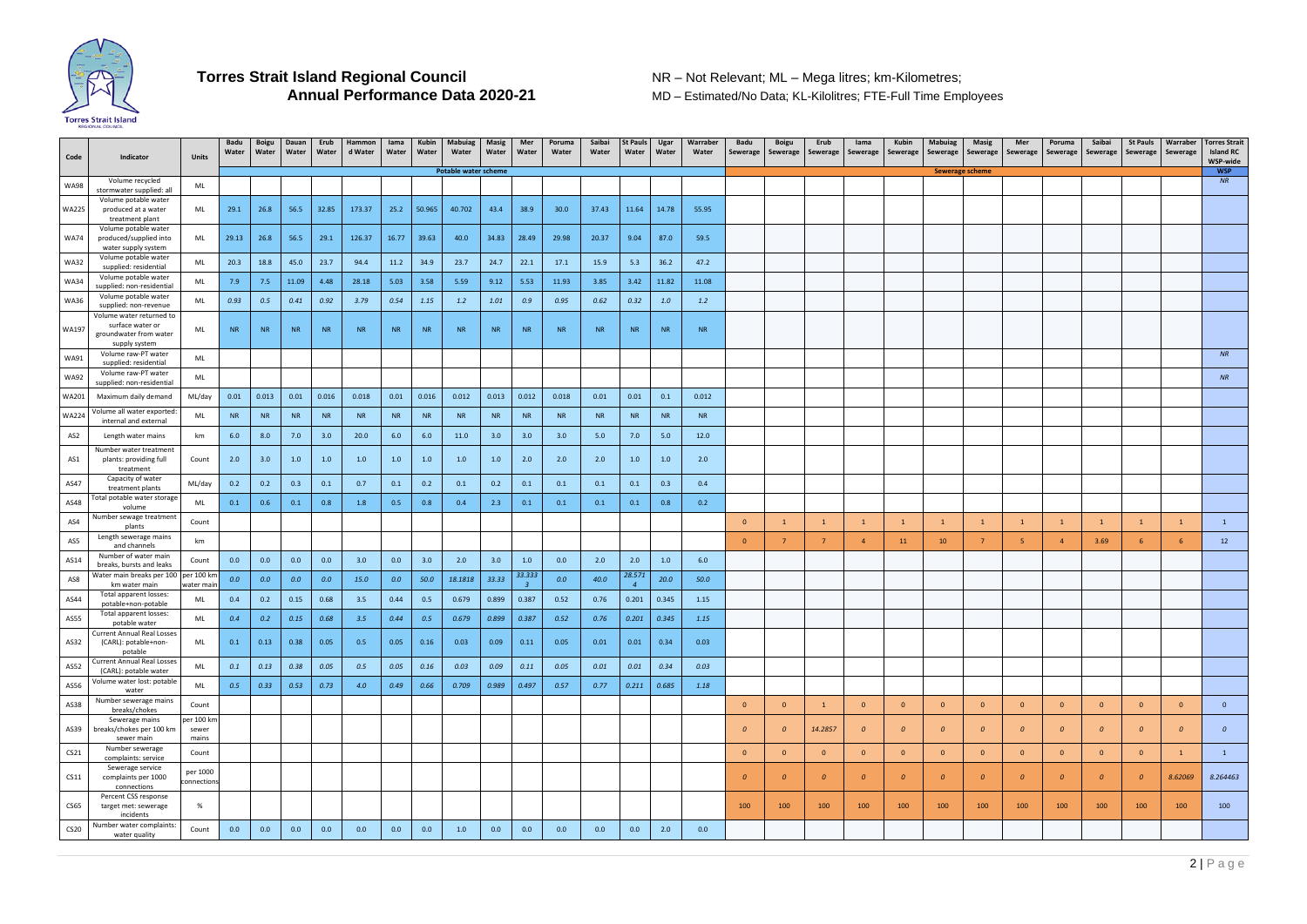

**MD – Estimated/No Data; KL-Kilolitres; FTE-Full Time Employees** 

| Code                       | Indicator                                                                | <b>Units</b>            | Badu<br>Water | Boigu<br>Water | Dauan<br>Water | Erub<br>Water | Hammon<br>d Water | lama<br>Water | Kubin<br>Water | <b>Mabuiag</b><br>Water     | Masig<br>Water | Mer<br>Water | Poruma<br>Water | Saibai<br>Water | St Pauls<br>Water | Ugar<br>Water | Warraber<br>Water | Badu<br>Sewerage | <b>Boigu</b><br>Sewerage | Erub             | lama<br>Sewerage Sewerage | Kubin<br>Sewerage | Mabuiag<br>Sewerage     | <b>Masig</b><br>Sewerage | Mer<br>Sewerage         | Poruma<br>Sewerage | Saibai<br>Sewerage | <b>St Pauls</b>  | Warraber<br>Sewerage Sewerage | <b>Torres Strait</b><br><b>Island RC</b><br>WSP-wide |
|----------------------------|--------------------------------------------------------------------------|-------------------------|---------------|----------------|----------------|---------------|-------------------|---------------|----------------|-----------------------------|----------------|--------------|-----------------|-----------------|-------------------|---------------|-------------------|------------------|--------------------------|------------------|---------------------------|-------------------|-------------------------|--------------------------|-------------------------|--------------------|--------------------|------------------|-------------------------------|------------------------------------------------------|
|                            |                                                                          |                         |               |                |                |               |                   |               |                | <b>Potable water scheme</b> |                |              |                 |                 |                   |               |                   |                  |                          |                  |                           |                   | <b>Sewerage scheme</b>  |                          |                         |                    |                    |                  |                               | <b>WSP</b>                                           |
| CS9                        | Water quality complaints<br>per 1000 connections                         | per 1000<br>:onnections | 0.0           | 0.0            | 0.0            | 0.0           | 0.0               | 0.0           | 0.0            | 9.0909                      | 0.0            | 0.0          | 0.0             | 0.0             | 0.0               | 15.384        | 0.0               |                  |                          |                  |                           |                   |                         |                          |                         |                    |                    |                  |                               |                                                      |
| <b>CS22</b>                | Number water complaints:<br>service                                      | Count                   | 0.0           | 0.0            | 0.0            | 0.0           | 1.0               | 0.0           | 0.0            | 0.0                         | 0.0            | 0.0          | 0.0             | 0.0             | 0.0               | 1.0           | 0.0               |                  |                          |                  |                           |                   |                         |                          |                         |                    |                    |                  |                               |                                                      |
| CS10                       | Water service complaints                                                 | per 1000                | 0.0           | 0.0            | 0.0            | 0.0           | 3.8314            | 0.0           | 0.0            | 0.0                         | 0.0            | 0.0          | 0.0             | 0.0             | 0.0               | 7.6923        | 0.0               |                  |                          |                  |                           |                   |                         |                          |                         |                    |                    |                  |                               |                                                      |
|                            | per 1000 connections<br>Number connections                               | :onnections             |               |                |                |               |                   |               |                |                             |                |              |                 |                 |                   |               |                   |                  |                          |                  |                           |                   |                         |                          |                         |                    |                    |                  |                               |                                                      |
| CS61                       | affected by unplanned<br>interruptions                                   | Count                   | 0.0           | 0.0            | 0.0            | 0.0           | 0.0               | 0.0           | 0.0            | 0.0                         | 0.0            | 0.0          | 0.0             | 0.0             | 0.0               | 0.0           | 0.0               |                  |                          |                  |                           |                   |                         |                          |                         |                    |                    |                  |                               |                                                      |
| CS17                       | Average frequency<br>unplanned interruptions:                            | per 1000<br>connections | 0.0           | 0.0            | 0.0            | 0.0           | 0.0               | 0.0           | 0.0            | 0.0                         | 0.0            | 0.0          | 0.0             | 0.0             | 0.0               | 0.0           | 0.0               |                  |                          |                  |                           |                   |                         |                          |                         |                    |                    |                  |                               |                                                      |
| <b>CS66</b>                | water<br>Percent CSS response<br>target met: water incidents             |                         | 100.0         | 100.0          | 100.0          | 100.0         | 100.0             | 100.0         | 100.0          | 100.0                       | 100.0          | 100.0        | 100.0           | 100.0           | 100.0             | 100.0         | 100.0             |                  |                          |                  |                           |                   |                         |                          |                         |                    |                    |                  |                               |                                                      |
| CS <sub>23</sub>           | Number water and<br>sewerage complaints:                                 | Count                   | <b>NR</b>     | <b>NR</b>      | <b>NR</b>      | <b>NR</b>     | <b>NR</b>         | <b>NR</b>     | <b>NR</b>      | <b>NR</b>                   | <b>NR</b>      | <b>NR</b>    | <b>NR</b>       | <b>NR</b>       | <b>NR</b>         | <b>NR</b>     | <b>NR</b>         | <b>NR</b>        | <b>NR</b>                | <b>NR</b>        | <b>NR</b>                 | <b>NR</b>         | <b>NR</b>               | <b>NR</b>                | <b>NR</b>               | <b>NR</b>          | <b>NR</b>          | <b>NR</b>        | <b>NR</b>                     | <b>NR</b>                                            |
|                            | billing and accounts<br>Water and sewerage billing                       | per 1000                |               |                |                |               |                   |               |                |                             |                |              |                 |                 |                   |               |                   |                  |                          |                  |                           |                   |                         |                          |                         |                    |                    |                  |                               |                                                      |
| CS12                       | and account complaints per<br>1000 connections<br>Number water and       | connections             | 0.0           | 0.0            | 0.0            | 0.0           | 0.0               | 0.0           | 0.0            | 0.0                         | 0.0            | 0.0          | 0.0             | 0.0             | 0.0               | 0.0           | 0.0               | $\mathcal{O}$    | $\mathcal{O}$            | $\boldsymbol{0}$ | $\Omega$                  | $\overline{0}$    | $\overline{a}$          | $\boldsymbol{o}$         | $\mathcal O$            | $\boldsymbol{o}$   | $\theta$           | $\boldsymbol{o}$ | $\overline{0}$                | 0                                                    |
| CS <sub>24</sub>           | sewerage complaints: all<br>other                                        | Count                   | 0.0           | 0.0            | 0.0            | 0.0           | 0.0               | 0.0           | 0.0            | 0.0                         | 0.0            | 0.0          | 0.0             | 0.0             | 0.0               | 0.0           | 0.0               | $\overline{0}$   | $\overline{0}$           | $\overline{0}$   | $\overline{0}$            | $\overline{0}$    | $\overline{\mathbf{0}}$ | $\overline{0}$           | $\overline{\mathbf{0}}$ | $\overline{0}$     | $\overline{0}$     | $\overline{0}$   | $\overline{0}$                | $\mathbf{0}$                                         |
| CS62                       | Number water and<br>sewerage complaints: all                             | Count                   | 0.0           | 0.0            | 0.0            | 0.0           | 1.0               | 0.0           | 0.0            | 1.0                         | 0.0            | 0.0          | 0.0             | 0.0             | 0.0               | 0.0           | 0.0               | $\mathcal{O}$    | $\mathcal{O}$            | $\boldsymbol{o}$ | $\Omega$                  | $\mathcal{O}$     | $\overline{a}$          | $\mathcal{O}$            | $\boldsymbol{o}$        | $\mathcal{O}$      | $\boldsymbol{o}$   | $\boldsymbol{o}$ |                               | $\boldsymbol{o}$                                     |
| CS13                       | Water and sewerage<br>complaints (all) per 1000<br>connections           | per 1000<br>connections | 0.0           | 0.0            | 0.0            | 0.0           | 3.8314            | 0.0           | 0.0            | 9.0909                      | 0.0            | 0.0          | 0.0             | 0.0             | 0.0               | 0.0           | 0.0               | $\overline{0}$   | $\Omega$                 | $\overline{0}$   | $\Omega$                  | $\overline{0}$    | $\Omega$                | $\boldsymbol{o}$         | $\theta$                | $\mathcal{O}$      | $\overline{0}$     | $\boldsymbol{0}$ | 8.62069                       | $\boldsymbol{o}$                                     |
| FN1                        | Revenue: all (NPR) water                                                 | \$,000                  |               |                |                |               |                   |               |                |                             |                |              |                 |                 |                   |               |                   |                  |                          |                  |                           |                   |                         |                          |                         |                    |                    |                  |                               | 612.00                                               |
| FN <sub>2</sub>            | Revenue: all (NPR)                                                       | \$,000                  |               |                |                |               |                   |               |                |                             |                |              |                 |                 |                   |               |                   |                  |                          |                  |                           |                   |                         |                          |                         |                    |                    |                  |                               | 1041.00                                              |
| FN9                        | sewerage<br>Nominal written down<br>replacement cost: fixed              | \$,000                  |               |                |                |               |                   |               |                |                             |                |              |                 |                 |                   |               |                   |                  |                          |                  |                           |                   |                         |                          |                         |                    |                    |                  |                               | 121935.00                                            |
|                            | water assets<br>Nominal written down                                     |                         |               |                |                |               |                   |               |                |                             |                |              |                 |                 |                   |               |                   |                  |                          |                  |                           |                   |                         |                          |                         |                    |                    |                  |                               |                                                      |
| <b>FN10</b>                | replacement cost: fixed<br>sewerage assets<br>Current replacement costs: | \$,000                  |               |                |                |               |                   |               |                |                             |                |              |                 |                 |                   |               |                   |                  |                          |                  |                           |                   |                         |                          |                         |                    |                    |                  |                               | 146008.00                                            |
| <b>FN74</b>                | fixed water assets<br>Current replacement costs:                         | \$,000                  |               |                |                |               |                   |               |                |                             |                |              |                 |                 |                   |               |                   |                  |                          |                  |                           |                   |                         |                          |                         |                    |                    |                  |                               | 246896.00                                            |
| <b>FN75</b><br><b>FN32</b> | fixed sewerage assets<br>Costs: operating water                          | \$,000<br>\$,000        |               |                |                |               |                   |               |                |                             |                |              |                 |                 |                   |               |                   |                  |                          |                  |                           |                   |                         |                          |                         |                    |                    |                  |                               | 267502.00<br>3204.00                                 |
| <b>FN11</b>                | (NPR)<br>Costs: operating water per                                      | \$/connectio            |               |                |                |               |                   |               |                |                             |                |              |                 |                 |                   |               |                   |                  |                          |                  |                           |                   |                         |                          |                         |                    |                    |                  |                               | 2035.58                                              |
| <b>FN76</b>                | connection<br>Costs: maintenance water                                   | n<br>\$,000             |               |                |                |               |                   |               |                |                             |                |              |                 |                 |                   |               |                   |                  |                          |                  |                           |                   |                         |                          |                         |                    |                    |                  |                               | 3204.00                                              |
| <b>FN49</b>                | Costs: any other water                                                   | \$,000                  |               |                |                |               |                   |               |                |                             |                |              |                 |                 |                   |               |                   |                  |                          |                  |                           |                   |                         |                          |                         |                    |                    |                  |                               | 0.00                                                 |
| <b>FN33</b>                | Costs: operating sewerage                                                | \$,000                  |               |                |                |               |                   |               |                |                             |                |              |                 |                 |                   |               |                   |                  |                          |                  |                           |                   |                         |                          |                         |                    |                    |                  |                               | 1415.00                                              |
| <b>FN12</b>                | Costs: operating sewerage<br>per connection<br>Costs: maintenance        | \$/connectio<br>n       |               |                |                |               |                   |               |                |                             |                |              |                 |                 |                   |               |                   |                  |                          |                  |                           |                   |                         |                          |                         |                    |                    |                  |                               | 1104.61                                              |
| <b>FN77</b>                | sewerage                                                                 | \$,000                  |               |                |                |               |                   |               |                |                             |                |              |                 |                 |                   |               |                   |                  |                          |                  |                           |                   |                         |                          |                         |                    |                    |                  |                               | 1415.00                                              |
| <b>FN50</b>                | Costs: any other sewerage                                                | \$,000                  |               |                |                |               |                   |               |                |                             |                |              |                 |                 |                   |               |                   |                  |                          |                  |                           |                   |                         |                          |                         |                    |                    |                  |                               | 0.00                                                 |
| <b>FN78</b>                | Current cost depreciation:<br>water                                      | \$,000                  |               |                |                |               |                   |               |                |                             |                |              |                 |                 |                   |               |                   |                  |                          |                  |                           |                   |                         |                          |                         |                    |                    |                  |                               | 7473.00                                              |
| <b>FN79</b>                | Current cost depreciation:<br>sewerage                                   | \$,000                  |               |                |                |               |                   |               |                |                             |                |              |                 |                 |                   |               |                   |                  |                          |                  |                           |                   |                         |                          |                         |                    |                    |                  |                               | 7124.00                                              |
| <b>FN80</b>                | Previous 5 year average<br>annual renewals<br>expenditure: water         | \$,000                  |               |                |                |               |                   |               |                |                             |                |              |                 |                 |                   |               |                   |                  |                          |                  |                           |                   |                         |                          |                         |                    |                    |                  |                               | <b>ND</b>                                            |
| <b>FN81</b>                | Previous 5 year average<br>annual renewals                               | \$,000                  |               |                |                |               |                   |               |                |                             |                |              |                 |                 |                   |               |                   |                  |                          |                  |                           |                   |                         |                          |                         |                    |                    |                  |                               | <b>ND</b>                                            |
|                            | expenditure: sewerage                                                    |                         |               |                |                |               |                   |               |                |                             |                |              |                 |                 |                   |               |                   |                  |                          |                  |                           |                   |                         |                          |                         |                    |                    |                  |                               |                                                      |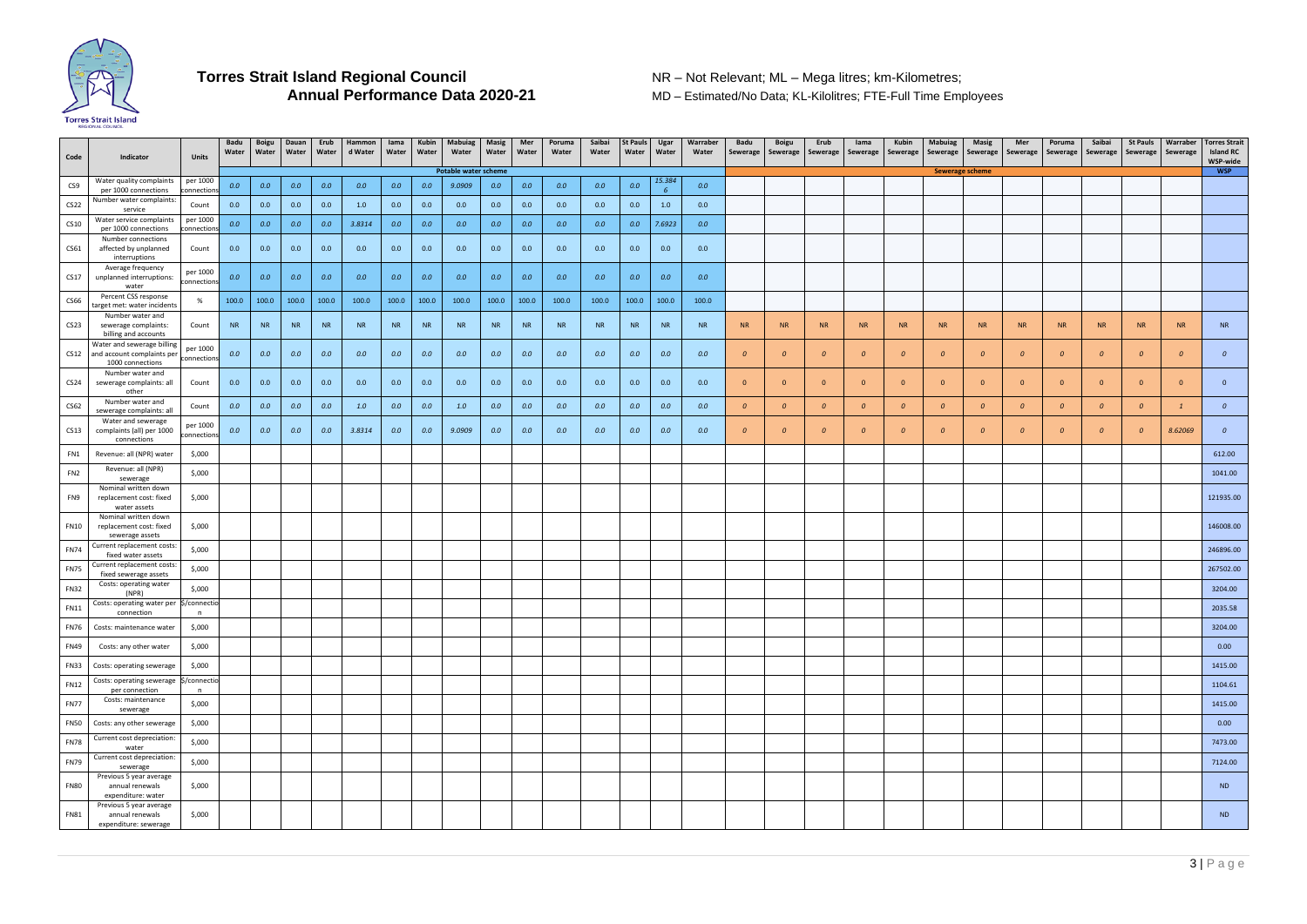

**MD – Estimated/No Data; KL-Kilolitres; FTE-Full Time Employees** 

| Code        | Indicator                                                                      | <b>Units</b> | Badu<br>Water                                        | <b>Boigu</b><br>Water                                 | Dauan<br>Water                                       | Erub<br>Water                                        | Hammon<br>d Water                        | lama<br>Water                                        | Kubin<br>Water                                       | <b>Mabuiag</b><br>Water                          | <b>Masig</b><br>Water                       | Mer<br>Water                                                                                             | Poruma<br>Water              | Saibai<br>Water                                     | <b>St Pauls</b><br>Water                             | Ugar<br>Water                                        | Warraber<br>Water                         | Badu<br>Sewerage                          | <b>Boigu</b><br>Sewerage                 | Erub<br>Sewerage                         | lama<br>Sewerage                        | <b>Kubin</b><br>Sewerage                 | <b>Mabuiag</b><br>Sewerage               | <b>Masig</b><br>Sewerage                 | Mer<br>Sewerage                          | Poruma<br>Sewerage                       | Saibai<br>Sewerage                       | <b>St Pauls</b><br>Sewerage              | Warraber<br>Sewerage                      | <b>Torres Strait</b><br><b>Island RC</b><br>WSP-wide |
|-------------|--------------------------------------------------------------------------------|--------------|------------------------------------------------------|-------------------------------------------------------|------------------------------------------------------|------------------------------------------------------|------------------------------------------|------------------------------------------------------|------------------------------------------------------|--------------------------------------------------|---------------------------------------------|----------------------------------------------------------------------------------------------------------|------------------------------|-----------------------------------------------------|------------------------------------------------------|------------------------------------------------------|-------------------------------------------|-------------------------------------------|------------------------------------------|------------------------------------------|-----------------------------------------|------------------------------------------|------------------------------------------|------------------------------------------|------------------------------------------|------------------------------------------|------------------------------------------|------------------------------------------|-------------------------------------------|------------------------------------------------------|
|             |                                                                                |              |                                                      |                                                       |                                                      |                                                      |                                          |                                                      |                                                      | <b>Potable water scheme</b>                      |                                             |                                                                                                          |                              |                                                     |                                                      |                                                      |                                           |                                           |                                          |                                          |                                         |                                          | <b>Sewerage scheme</b>                   |                                          |                                          |                                          |                                          |                                          |                                           | <b>WSP</b>                                           |
| <b>FN82</b> | Forecast 5 year average<br>annual renewals<br>expenditure: water               | \$,000       |                                                      |                                                       |                                                      |                                                      |                                          |                                                      |                                                      |                                                  |                                             |                                                                                                          |                              |                                                     |                                                      |                                                      |                                           |                                           |                                          |                                          |                                         |                                          |                                          |                                          |                                          |                                          |                                          |                                          |                                           | <b>ND</b>                                            |
| FN83        | Forecast 5 year average<br>annual renewals<br>expenditure: sewerage            | \$,000       |                                                      |                                                       |                                                      |                                                      |                                          |                                                      |                                                      |                                                  |                                             |                                                                                                          |                              |                                                     |                                                      |                                                      |                                           |                                           |                                          |                                          |                                         |                                          |                                          |                                          |                                          |                                          |                                          |                                          |                                           | <b>ND</b>                                            |
| <b>FN14</b> | Capital expenditure: water<br>supply                                           | \$,000       |                                                      |                                                       |                                                      |                                                      |                                          |                                                      |                                                      |                                                  |                                             |                                                                                                          |                              |                                                     |                                                      |                                                      |                                           |                                           |                                          |                                          |                                         |                                          |                                          |                                          |                                          |                                          |                                          |                                          |                                           | 3494.00                                              |
| <b>FN15</b> | Capital expenditure:<br>sewerage                                               | \$,000       |                                                      |                                                       |                                                      |                                                      |                                          |                                                      |                                                      |                                                  |                                             |                                                                                                          |                              |                                                     |                                                      |                                                      |                                           |                                           |                                          |                                          |                                         |                                          |                                          |                                          |                                          |                                          |                                          |                                          |                                           | 297.00                                               |
| <b>FN26</b> | Capital works grants: water                                                    | \$,000       |                                                      |                                                       |                                                      |                                                      |                                          |                                                      |                                                      |                                                  |                                             |                                                                                                          |                              |                                                     |                                                      |                                                      |                                           |                                           |                                          |                                          |                                         |                                          |                                          |                                          |                                          |                                          |                                          |                                          |                                           | 2683.00                                              |
| <b>FN27</b> | Capital works grants:<br>sewerage                                              | \$,000       |                                                      |                                                       |                                                      |                                                      |                                          |                                                      |                                                      |                                                  |                                             |                                                                                                          |                              |                                                     |                                                      |                                                      |                                           |                                           |                                          |                                          |                                         |                                          |                                          |                                          |                                          |                                          |                                          |                                          |                                           | 10444.00                                             |
| PR3         | Fixed charge: water value                                                      | \$/annum     | 0.0                                                  | 0.0                                                   | 0.0                                                  | 0.0                                                  | 0.0                                      | 0.0                                                  | 0.0                                                  | 0.0                                              | 0.0                                         | 0.0                                                                                                      | 0.0                          | 0.0                                                 | 0.0                                                  | 0.0                                                  | 0.0                                       |                                           |                                          |                                          |                                         |                                          |                                          |                                          |                                          |                                          |                                          |                                          |                                           |                                                      |
| PR5         | Fixed charge: water<br>description                                             | Text         | no<br>charge<br>to<br>commu<br>nity<br>resider<br>ts | no<br>charge<br>to<br>commu<br>nity<br>residen<br>ts. | no<br>charge<br>to<br>commu<br>nity<br>residen<br>ts | no<br>charge<br>to<br>commu<br>nity<br>residen<br>ts | no charge<br>to<br>communit<br>residents | no<br>charge<br>to<br>commu<br>nity<br>residen<br>ts | no<br>charge<br>to<br>commu<br>nity<br>residen<br>ts | no charge<br>to<br>communit   commu<br>residents | no<br>charge<br>to<br>nity<br>resider<br>ts | no<br>charge<br>to<br>commu<br>nity<br>residen<br>tsno<br>charge<br>to<br>commu<br>nity<br>residen<br>ts | no charge<br>to<br>residents | no charge<br>to<br>communit   communit<br>residents | no<br>charge<br>to<br>commu<br>nity<br>residen<br>ts | no<br>charge<br>to<br>commu<br>nity<br>residen<br>ts | no charge<br>to<br>:ommunit\<br>residents |                                           |                                          |                                          |                                         |                                          |                                          |                                          |                                          |                                          |                                          |                                          |                                           |                                                      |
| <b>PR43</b> | Annual bill based on<br>200kL/a: water                                         | -\$          | 0.0                                                  | 0.0                                                   | 0.0                                                  | 0.0                                                  | 0.0                                      | 0.0                                                  | 0.0                                                  | 0.0                                              | 0.0                                         | 0.0                                                                                                      | 0.0                          | 0.0                                                 | 0.0                                                  | 0.0                                                  | 0.0                                       |                                           |                                          |                                          |                                         |                                          |                                          |                                          |                                          |                                          |                                          |                                          |                                           |                                                      |
| <b>PR44</b> | Typical residential bill:<br>water                                             | -Ŝ           | 0.0                                                  | 0.0                                                   | 0.0                                                  | 0.0                                                  | 0.0                                      | 0.0                                                  | 0.0                                                  | 0.0                                              | 0.0                                         | 0.0                                                                                                      | 0.0                          | 0.0                                                 | 0.0                                                  | 0.0                                                  | 0.0                                       |                                           |                                          |                                          |                                         |                                          |                                          |                                          |                                          |                                          |                                          |                                          |                                           |                                                      |
| <b>PR31</b> | Fixed charge: sewerage<br>value                                                | \$/annum     |                                                      |                                                       |                                                      |                                                      |                                          |                                                      |                                                      |                                                  |                                             |                                                                                                          |                              |                                                     |                                                      |                                                      |                                           | $\overline{0}$                            | $\Omega$                                 | $\overline{0}$                           | $\overline{0}$                          | $\overline{0}$                           | $\overline{0}$                           | $\overline{0}$                           | $\Omega$                                 | $\overline{0}$                           | $\Omega$                                 | $\overline{0}$                           | $\overline{0}$                            | $\overline{0}$                                       |
| <b>PR40</b> | Fixed charge: sewerage<br>description                                          | Text         |                                                      |                                                       |                                                      |                                                      |                                          |                                                      |                                                      |                                                  |                                             |                                                                                                          |                              |                                                     |                                                      |                                                      |                                           | no charge<br>to<br>communi<br>y residents | no charge<br>to<br>communit<br>residents | no charge<br>to<br>communit<br>residents | no charge<br>to<br>communi<br>residents | no charge<br>to<br>communit<br>residents | no charge<br>to<br>communit<br>residents | no charge<br>to<br>communit<br>residents | no charge<br>to<br>communit<br>residents | no charge<br>to<br>communit<br>residents | no charge<br>to<br>communit<br>residents | no charge<br>to<br>communit<br>residents | no charge<br>to<br>communi<br>resident: / | no charge to<br>community<br>residents               |
| <b>PR45</b> | Annual bill based on<br>200kL/a: sewerage                                      | \$           |                                                      |                                                       |                                                      |                                                      |                                          |                                                      |                                                      |                                                  |                                             |                                                                                                          |                              |                                                     |                                                      |                                                      |                                           | $\overline{0}$                            | $\Omega$                                 | $\overline{0}$                           | $\Omega$                                | $\overline{0}$                           | $\Omega$                                 | $\overline{0}$                           | - 0                                      | $\overline{0}$                           | - 0                                      | $\overline{0}$                           | $\Omega$                                  | $\overline{0}$                                       |
| <b>PR46</b> | Typical residential bill:<br>sewerage                                          | \$           |                                                      |                                                       |                                                      |                                                      |                                          |                                                      |                                                      |                                                  |                                             |                                                                                                          |                              |                                                     |                                                      |                                                      |                                           | $\overline{0}$                            | $\Omega$                                 | $\overline{0}$                           | $\Omega$                                | $\overline{0}$                           | $\Omega$                                 | $\overline{0}$                           | $\Omega$                                 | $\overline{0}$                           | $\Omega$                                 | $\overline{0}$                           | $\Omega$                                  | $\overline{0}$                                       |
| <b>PR47</b> | Annual bill based on<br>200kL/a: water+sewerage                                | -\$          |                                                      |                                                       |                                                      |                                                      |                                          |                                                      |                                                      |                                                  |                                             |                                                                                                          |                              |                                                     |                                                      |                                                      |                                           |                                           |                                          |                                          |                                         |                                          |                                          |                                          |                                          |                                          |                                          |                                          |                                           | $\boldsymbol{0}$                                     |
| <b>PR48</b> | Typical residential bill:<br>water+sewerage                                    | -\$          |                                                      |                                                       |                                                      |                                                      |                                          |                                                      |                                                      |                                                  |                                             |                                                                                                          |                              |                                                     |                                                      |                                                      |                                           |                                           |                                          |                                          |                                         |                                          |                                          |                                          |                                          |                                          |                                          |                                          |                                           | $\Omega$                                             |
| WF1         | Total full-time equivalent<br>water+sewerage<br>employees                      | FTEs         |                                                      |                                                       |                                                      |                                                      |                                          |                                                      |                                                      |                                                  |                                             |                                                                                                          |                              |                                                     |                                                      |                                                      |                                           |                                           |                                          |                                          |                                         |                                          |                                          |                                          |                                          |                                          |                                          |                                          |                                           | 60                                                   |
| <b>WS26</b> | Water restriction duration:<br>none                                            | days         | 365.0                                                | 92.0                                                  | 204.0 281.0                                          |                                                      | 365.0                                    | 142.0                                                | 234.0                                                | 146.0                                            | 146.0                                       | 365.0                                                                                                    | 0.0                          | 365.0                                               | 142.0                                                | 0.0                                                  | 73.0                                      |                                           |                                          |                                          |                                         |                                          |                                          |                                          |                                          |                                          |                                          |                                          |                                           |                                                      |
| <b>WS11</b> | Water restriction duration:<br><b>PWCM</b>                                     | days         | 0.0                                                  | 0.0                                                   | 0.0                                                  | 0.0                                                  | 0.0                                      | 0.0                                                  | 0.0                                                  | 0.0                                              | 0.0                                         | 0.0                                                                                                      | 0.0                          | 0.0                                                 | 0.0                                                  | 0.0                                                  | 0.0                                       |                                           |                                          |                                          |                                         |                                          |                                          |                                          |                                          |                                          |                                          |                                          |                                           |                                                      |
| <b>WS12</b> | Water restriction duration:<br>Level 1                                         | days         | 0.0                                                  | 0.0                                                   | 0.0                                                  | 0.0                                                  | 0.0                                      | 140.0                                                | 0.0                                                  | 0.0                                              | 0.0                                         | 0.0                                                                                                      | 269.0                        | 0.0                                                 | 135.0                                                | 365.0                                                | 0.0                                       |                                           |                                          |                                          |                                         |                                          |                                          |                                          |                                          |                                          |                                          |                                          |                                           |                                                      |
| <b>WS13</b> | Water restriction duration:<br>Level 2                                         | days         | 0.0                                                  | 0.0                                                   | 0.0                                                  | 0.0                                                  | 0.0                                      | 0.0                                                  | 0.0                                                  | 0.0                                              | 219.0                                       | 0.0                                                                                                      | 0.0                          | 0.0                                                 | 0.0                                                  | 0.0                                                  | 0.0                                       |                                           |                                          |                                          |                                         |                                          |                                          |                                          |                                          |                                          |                                          |                                          |                                           |                                                      |
| <b>WS14</b> | Water restriction duration:<br>Level 3                                         | days         | 0.0                                                  | 273.0                                                 | 161.0                                                | 84.0                                                 | 0.0                                      | 83.0                                                 | 131.0                                                | 219.0                                            | 0.0                                         | 0.0                                                                                                      | 96.0                         | 0.0                                                 | 41.0                                                 | 0.0                                                  | 0.0                                       |                                           |                                          |                                          |                                         |                                          |                                          |                                          |                                          |                                          |                                          |                                          |                                           |                                                      |
| <b>WS15</b> | Water restriction duration:<br>Level 4                                         | days         | 0.0                                                  | 0.0                                                   | 0.0                                                  | 0.0                                                  | 0.0                                      | 0.0                                                  | 0.0                                                  | 0.0                                              | 0.0                                         | 0.0                                                                                                      | 0.0                          | 0.0                                                 | 47.0                                                 | 0.0                                                  | 292.0                                     |                                           |                                          |                                          |                                         |                                          |                                          |                                          |                                          |                                          |                                          |                                          |                                           |                                                      |
| <b>WS16</b> | Water restriction duration:<br>Level 5                                         | days         | <b>NR</b>                                            | <b>NR</b>                                             | <b>NR</b>                                            | <b>NR</b>                                            | <b>NR</b>                                | <b>NR</b>                                            | <b>NR</b>                                            | <b>NR</b>                                        | <b>NR</b>                                   | <b>NR</b>                                                                                                | <b>NR</b>                    | <b>NR</b>                                           | <b>NR</b>                                            | <b>NR</b>                                            | <b>NR</b>                                 |                                           |                                          |                                          |                                         |                                          |                                          |                                          |                                          |                                          |                                          |                                          |                                           |                                                      |
| WS3         | Available contingency<br>supplies                                              | yes/no       | yes                                                  | yes                                                   | yes                                                  | yes                                                  | yes                                      | yes                                                  | yes                                                  | yes                                              | yes                                         | yes                                                                                                      | yes                          | yes                                                 | yes                                                  | yes                                                  | yes                                       |                                           |                                          |                                          |                                         |                                          |                                          |                                          |                                          |                                          |                                          |                                          |                                           |                                                      |
|             | Has asset management<br>WS17   planning been undertaken<br>in the last 10 yrs? | yes/no       | yes                                                  | yes                                                   | yes                                                  | yes                                                  | yes                                      | yes                                                  | yes                                                  | yes                                              | yes                                         | yes                                                                                                      | yes                          | yes                                                 | yes                                                  | yes                                                  | yes                                       |                                           |                                          |                                          |                                         |                                          |                                          |                                          |                                          |                                          |                                          |                                          |                                           |                                                      |